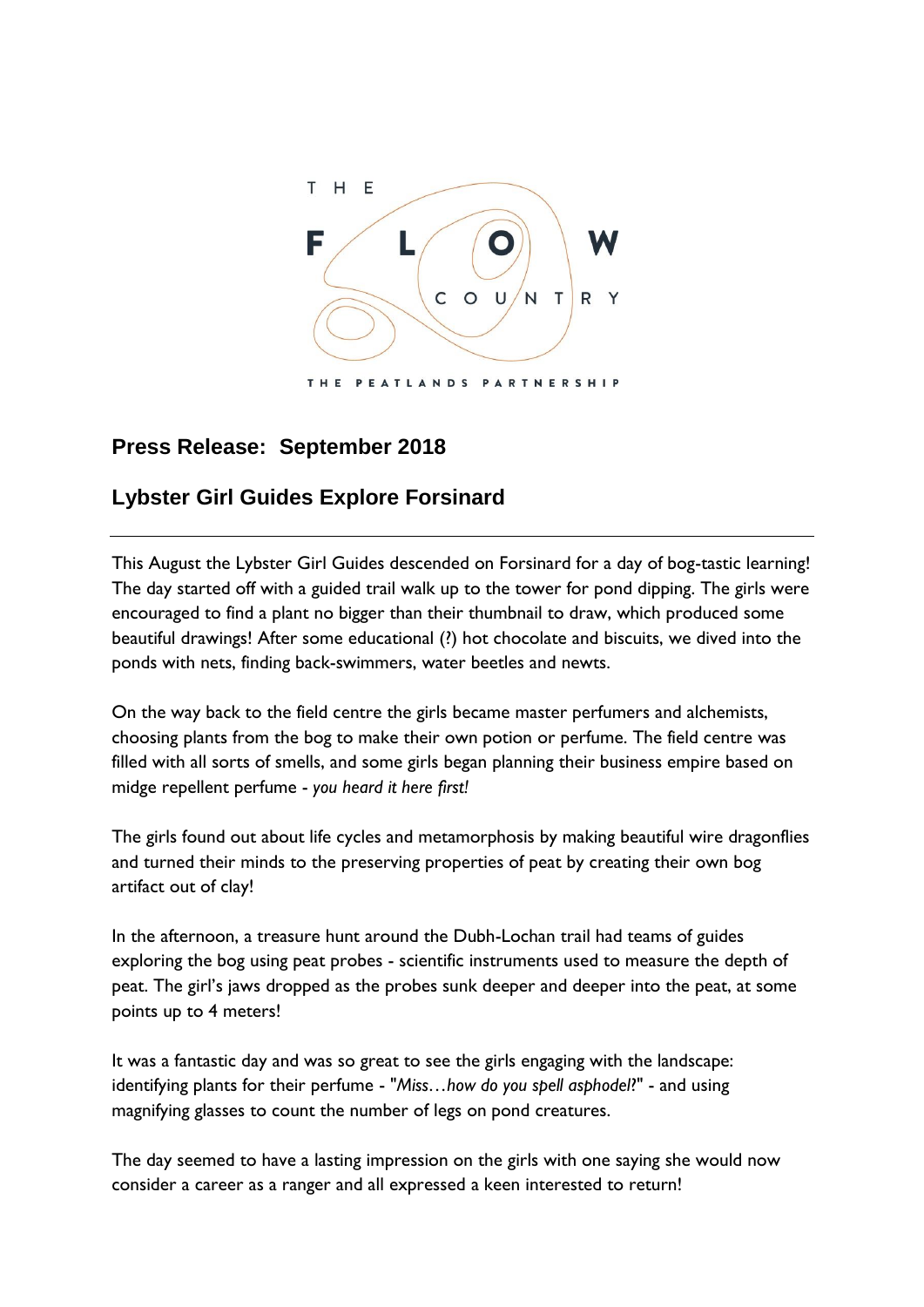Thanks for the girls for being such wonderful visitors and many thanks to our new education officer Hilary Wilson for putting on such a fantastic day!

If you are interested in visiting Forsinard with your group, please contact Hilary at [hilary.wilson@rspb.org.uk](mailto:hilary.wilson@rspb.org.uk)

Photos and captions.

- 1. Pond dipping *'Identifying pond beasties'*
- 2. Making Perfume '*An important part of making a perfume or potion is the ingredients list complete with real plants!'*
- *3.* Queens of the Bog: *'Lybster Girl Guides are queens of the bog!'*
- *4.* Peat probing *'Girls used specialist equipment to measure the depth of the peat'*
- 5. Sundew Impression *'3…2…1… Impersonate a sundew!'*



## **NOTES TO EDITORS**

The Peatlands Partnership includes Scottish Natural Heritage, Forestry Commission Scotlandland Council, RSPB Scotland, Plantlife Scotland, Highlands & Islands Enterprise, The Highland Third Sector Interface, The Flow Country Rivers Trust, The Northern Deer Management Group and The Environmental Research Institute. It is chaired by Professor Stuart Gibb from the Environmental Research Institute.